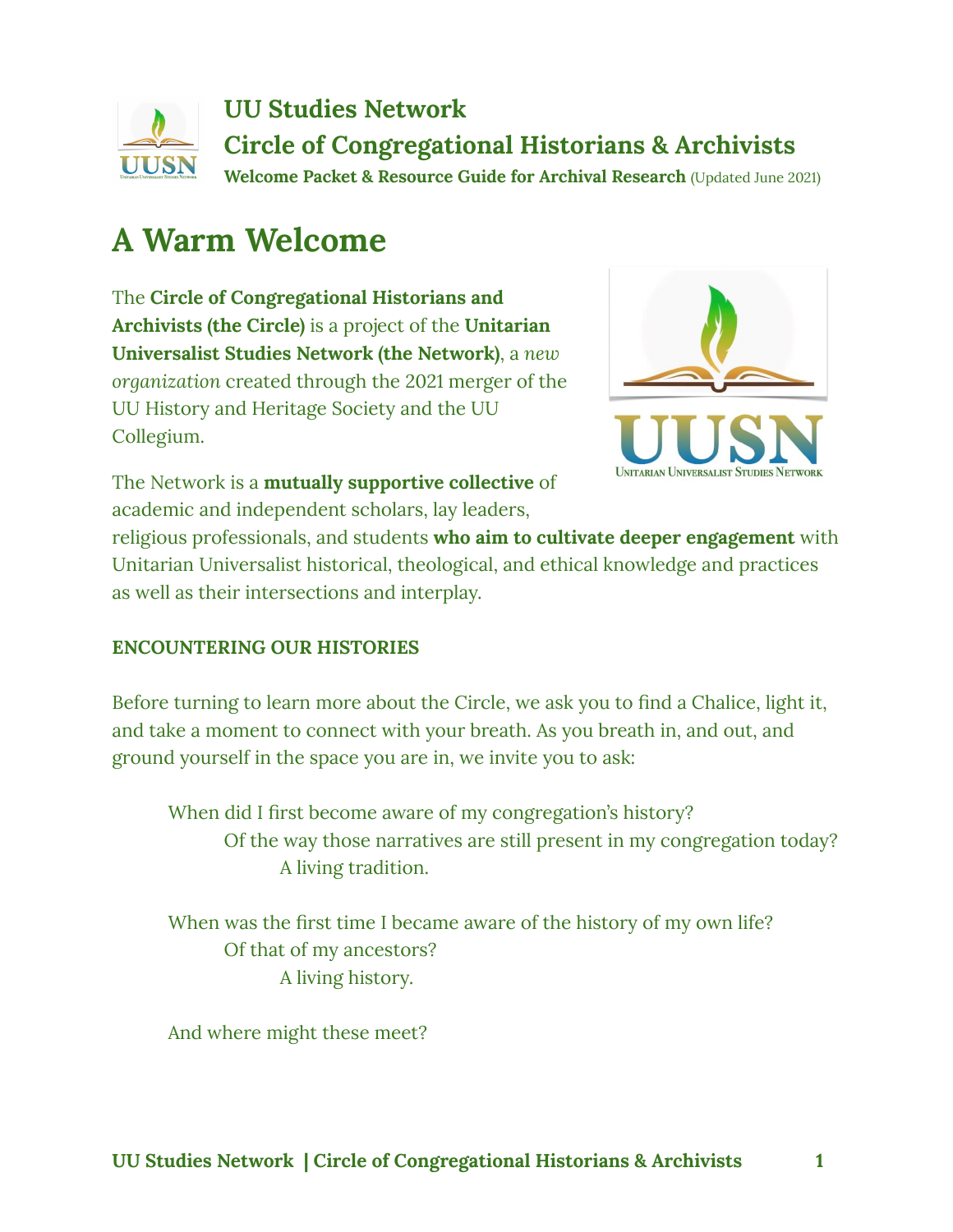

### **THE WORK OF THE CIRCLE**

As Unitarian Universalists, our histories are what often inform our present; we grapple with what to include in the narratives we tell, the records we keep.

The larger hope of the UU Studies Network through the Circle is to **foster a renaissance of congregational histories and a renewed commitment to archival work** that is *deeply attentive* both to the historic presence of marginalized communities within Unitarian Universalism and to the complex ways that our movement has both perpetuated and resisted structures of oppression and marginalization.

To achieve this vision, **we need as large and diverse a team of truth-tellers as possible**, historians and archivists alike. We are building upon the work of Barbara Coeyman, the MidAmerica Region and others, who have been collecting information about congregational histories and archives for the past decade.

### **ENTERING THE CIRCLE**

All of our congregations have histories that have been written and stories that are still waiting to be told. Our Circle is compiling information about both.

You will find here an embedded link to a **blank [template](https://drive.google.com/file/d/19VMZT8OvJGBnbzE_qgi4Z4h8DoWMNZfR/view?usp=sharing) of the Chart of** [Congregational](https://drive.google.com/file/d/19VMZT8OvJGBnbzE_qgi4Z4h8DoWMNZfR/view?usp=sharing) Histories and Archives. You may use this tool to compile information for your congregation, as well as any other, which we will then incorporate into what will eventually be a comprehensive index of histories and archival resources. We are happy to answer any questions you may have as you enter information.

Below, you will also find a model row and more information on archival work with regards to formatting questions and the like. Later in this packet, in the Resource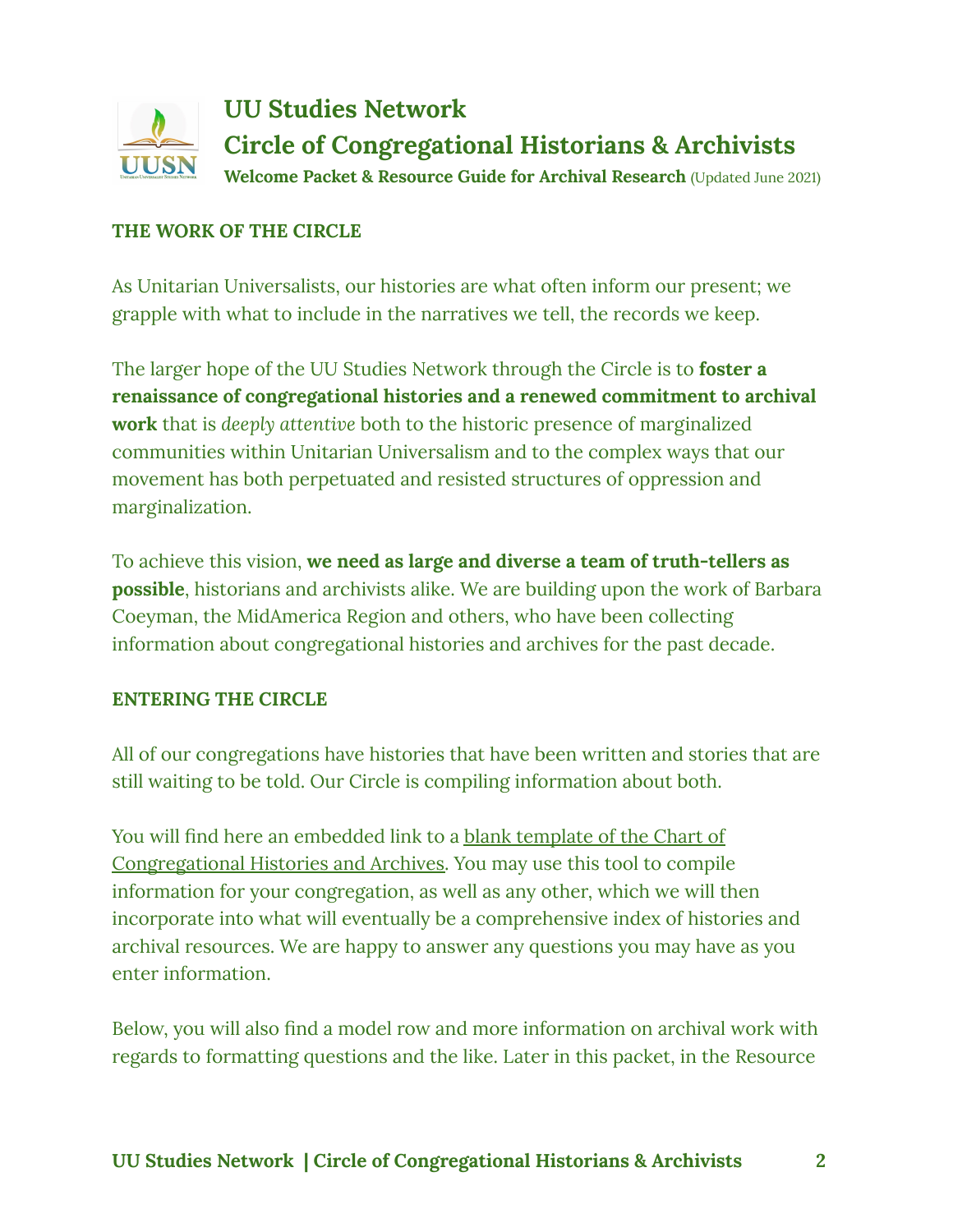

Guide for Archival Research, you will find more information about how to locate histories and archives for your congregation.

### **SAMPLE CONGREGATIONAL CHART**

| <b>City</b> and<br><b>State</b> | Name, Address, Website, and email<br>of Congregation                                                                      | Is the<br>Congregat<br>ion<br>active?<br>(Y/N) | Information on Online, Published, or Other<br><b>Histories</b>                                                        | <b>Information on Archives</b>                                                                                                                                                                                                                                   | Contact<br>Informatio<br>n for<br>Historian/<br><b>Archivist</b> | Will the<br>historian/ar<br>chivist join<br>the Circle of<br>Congregatio<br>nal<br><b>Historians</b><br>and<br>Archivists?<br>(Y/N) |
|---------------------------------|---------------------------------------------------------------------------------------------------------------------------|------------------------------------------------|-----------------------------------------------------------------------------------------------------------------------|------------------------------------------------------------------------------------------------------------------------------------------------------------------------------------------------------------------------------------------------------------------|------------------------------------------------------------------|-------------------------------------------------------------------------------------------------------------------------------------|
| ME:<br>Kennebu<br>nk            | First Parish UU Church<br>114 Main Street<br>Kennebunk ME 04043<br>www.uukennebunk.org<br>uukennebunkoffice@gma<br>il.com | Y                                              | Extensive historical webpage with<br>multiple links at<br>https://www.uukennebunk.org/p/our<br>-community-has-history | Records, 1936-1946, at<br>Andover Harvard<br>Theological Library, bMS<br>0025<br>Records and a sermon by<br>Charles Carroll Vinal are<br>available via the Andover<br>Harvard database,<br>https://guides.library.harvar<br>d.edu/hds/uu-congregations<br>/me-md | Pending                                                          | Pending                                                                                                                             |

### **GROWING THE CIRCLE**

Once you've entered information about your own congegation's history and archives, we hope you will help expand our circle by reaching out to people like yourself at other congregations. Specifically, we hope that you might be willing to **contact five other congregations,** identify a potential circle member in each one, and collect information about previously written congregational histories (short or long, published, unpublished, or web-based) and about archives (scanned, unscanned, boxed, loose) that could be used for future histories.

If you, or others you know, are able to take this on, please reach out (Contact Information below) so we can **confirm the potential list of congregations**, to ensure that we don't duplicate work that is already being completed. We would love to expand the number of Congregational histories and archives, and welcome contacts in other states as well.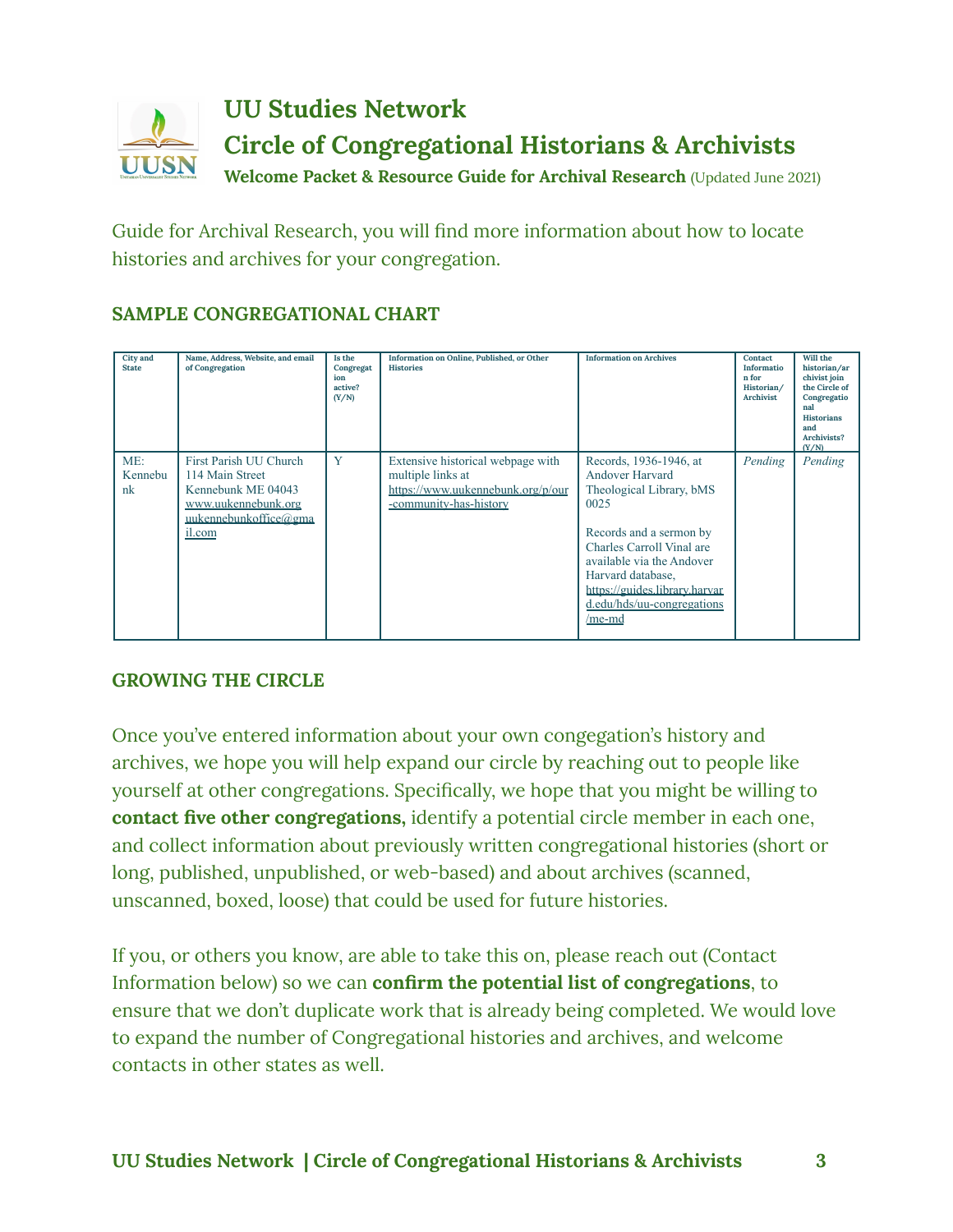

### **THE CIRCLE CONTINUES**

To ensure the future success of our Circle, consider joining the UU Studies [Network](https://uuhhs.org/join/) itself. (Please note that until the merger is complete, the way to join the Network is by joining the UU History and Heritage Society.)

Your membership supports all the Network's programs, and gives you a subscription to the *Journal of Unitarian Universalist History* and to our electronic newsletter.

Membership in the UU Studies Network is not required of participants in the Circle, but we hope you will consider joining!

### **CONTACT INFORMATION**

For additional information, email Dan McKanan, Ralph Waldo Emerson Unitarian Universalist Association Senior Lecturer in Divinity at Harvard Divinity School and UU Studies Network Board Member at [dmckanan@hds.harvard.edu](mailto:dmckanan@hds.harvard.edu), and Cassandra Montenegro, Graduate Research Assistant to Prof. Dan McKanan and Coordinator of the UU Studies Network Circle of Congregational Historians and Archivists at [cmontenegro@hds.harvard.edu](mailto:cmontenegro@hds.harvard.edu).

### **GRATITUDE**

We are truly grateful for your interest in learning more about our ever-growing Circle of Congregational Historians and Archivists, Unitarian Universalists who are committed to truth-telling.

Please feel free to forward this Welcome Packet to others at your congregation and within your larger circle as the spirit moves you!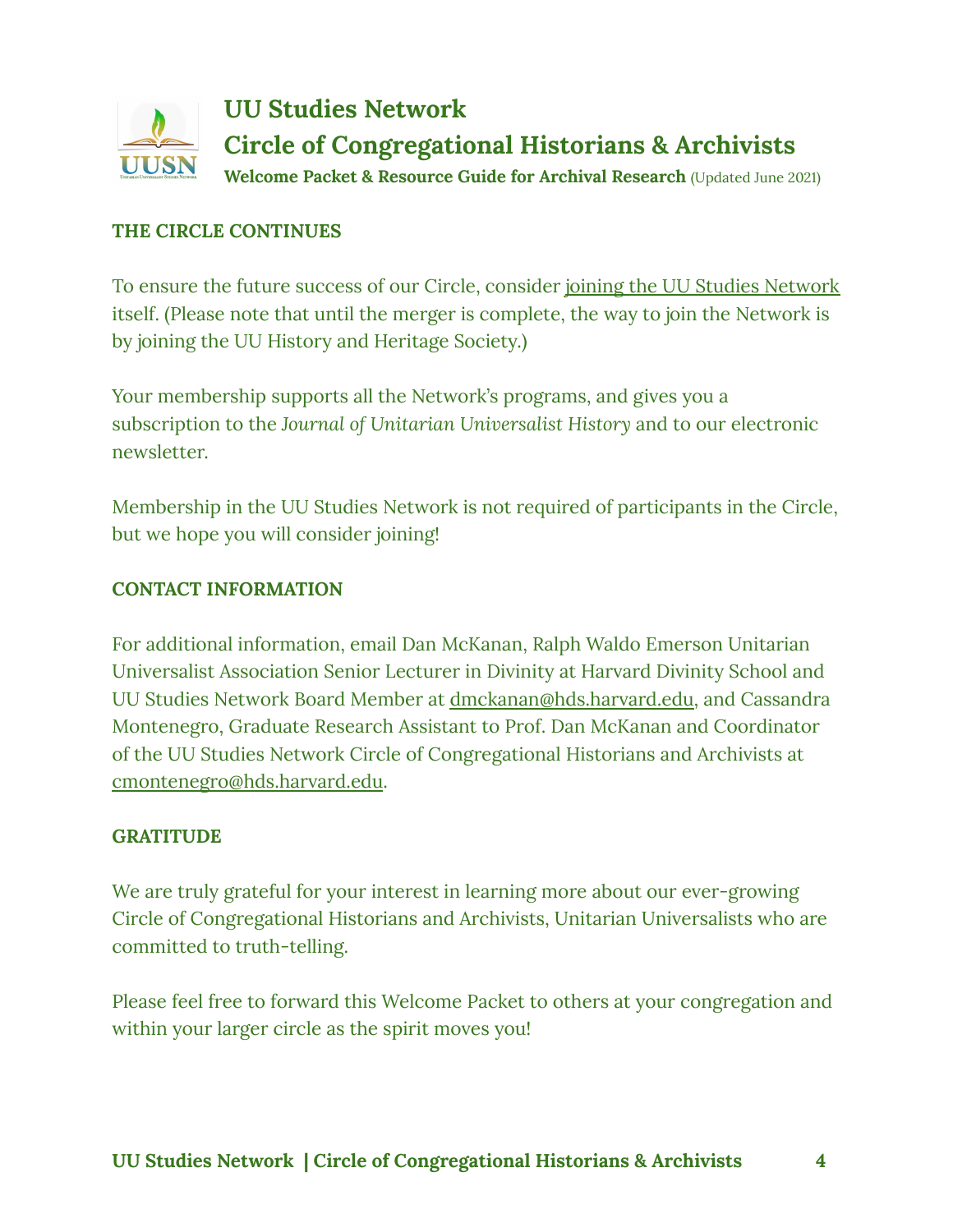

# **Resource Guide for Archival Research**

## **WHAT ARE ARCHIVAL MATERIALS?**

According to Jessica Suárez, Curator of Manuscripts and Archives at Harvard Divinity School and Andover-Harvard Theological Library, archives are mostly *unique, original materials* pertaining to an institution or person. In terms of congregational archives, one can think of them as consisting of everything from the Orders of Service, Committee Meeting minutes, Ministers' output; photos of events, people, and objects (these are a huge plus!); a church's involvement with General Assemblies; in sum, it's the records that are created in the running of a congregation. Archival collections can also include printed or photocopied works.

### **HOW MIGHT I SEARCH CONGREGATIONAL HISTORIES & ARCHIVES?**

The most important archival resources for studying UU congregations are held at the Andover Harvard Theological Library and at Meadville Lombard Theological School's Wiggin Library. These resources include:

Unitarian Universalist [Congregational](https://library.hds.harvard.edu/faq/unitarian-universalist-congregational-records) Records - These are records collected by individual congregations and deposited at Harvard. Some are quite extensive! Keep in mind that some congregations choose a different archive or retain their records on site.

UUA [Congregational](https://hollisarchives.lib.harvard.edu/repositories/12/resources/1110) Resource Files & UUA [Congregational](https://meadville.libguides.com/archives/congregationalrecords) Records - These are records about congregations, as collected by the Unitarian Universalist Association. Files collected during the early years of the UUA were transferred to Harvard; those from the later years were transferred to Meadville Lombard when UUA headquarters relocated. For a complete picture of the UUA's interaction with a congregation, you need to consult both the files held at Harvard and the files held at Meadville Lombard.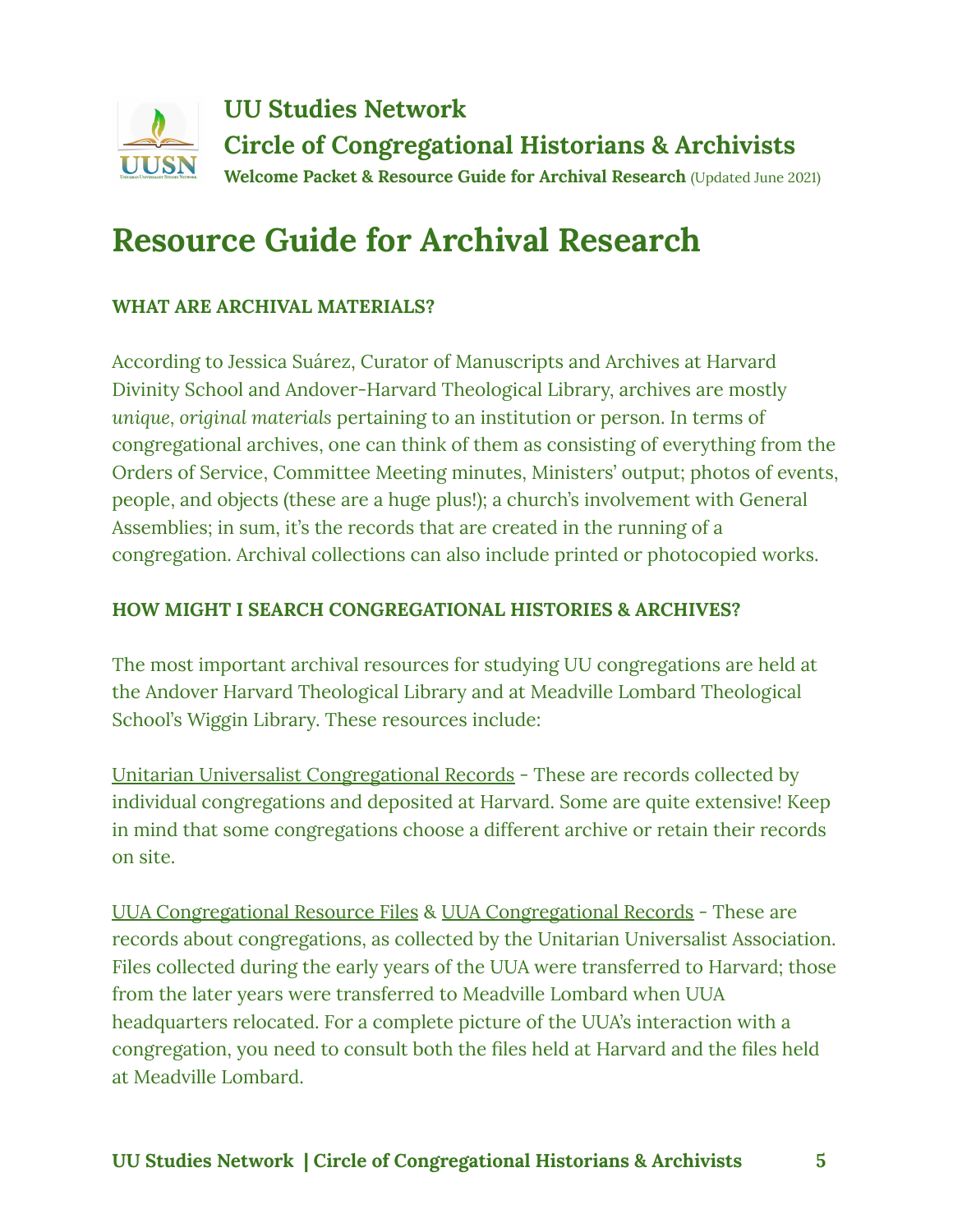#### **UU Studies Network Circle of Congregational Historians & Archivists** UUSN **Welcome Packet & Resource Guide for Archival Research** (Updated June 2021)

Archives and Special [Collections](https://meadville.libguides.com/archives_community) at Meadville Lombard - This is an overview of relevant archival holdings at Meadville Lombard.

Online [Congregational](https://meadville.libguides.com/onlinehistories/midamerica) Histories Compiled by the MidAmerica Region's History and Heritage [Committee](https://meadville.libguides.com/onlinehistories/midamerica) - The MidAmerica Region's History and Heritage Committee has compiled this listing of web-based congregational histories produced in their region. As part of the Circle, we are hoping to add the archival component.

Unitarian Universalist [Congregations: Open](https://guides.library.harvard.edu/hds/uu-congregations) Access Sources for Historians of the Unitarian [Universalist](https://guides.library.harvard.edu/hds/uu-congregations) Tradition - Gloria Korsman has compiled this resource listing many primary sources related to Unitarian Universalist congregations that are freely available on the internet.

You can also do some general searches that may turn up material in other collections. For example, Harvard has a searchable master list of collections on their AHTL [website,](https://library.hds.harvard.edu/collections/special-collections/manuscripts-archives) but there's also a Harvard-wide source for searching only archival material, HOLLIS for Archival [Discovery](https://hollisarchives.lib.harvard.edu/repositories/12). There's often overlap between the two, but it's recommended that one searches both to be as thorough as possible. For example, here are some of finding aids for First Parish in Cambridge: [First](https://hollisarchives.lib.harvard.edu/repositories/12/resources/865) Parish [\(Cambridge,](https://hollisarchives.lib.harvard.edu/repositories/12/resources/865) Mass.). Records, 1658-1993.; First Parish [\(Cambridge,](https://hollisarchives.lib.harvard.edu/repositories/12/resources/1012) Mass.). Records, [1804-2010.](https://hollisarchives.lib.harvard.edu/repositories/12/resources/1012); and, First Parish [\(Cambridge,](https://hollisarchives.lib.harvard.edu/repositories/12/resources/758) Mass.). Records, 1834-1912. If you have any trouble navigating these finding aids, we recommend you click the "View PDF" button in the top right of the screen. That will download a full finding aid that's easy to search using Ctrl+F and also contains links to any digitized material in the collection.

For additional archival collections outside of Harvard and Meadville-Lombard, [ArchiveGrid](https://researchworks.oclc.org/archivegrid/) is excellent.

If you hit any stumbling blocks in your search for archival material, please don't hesitate to reach out.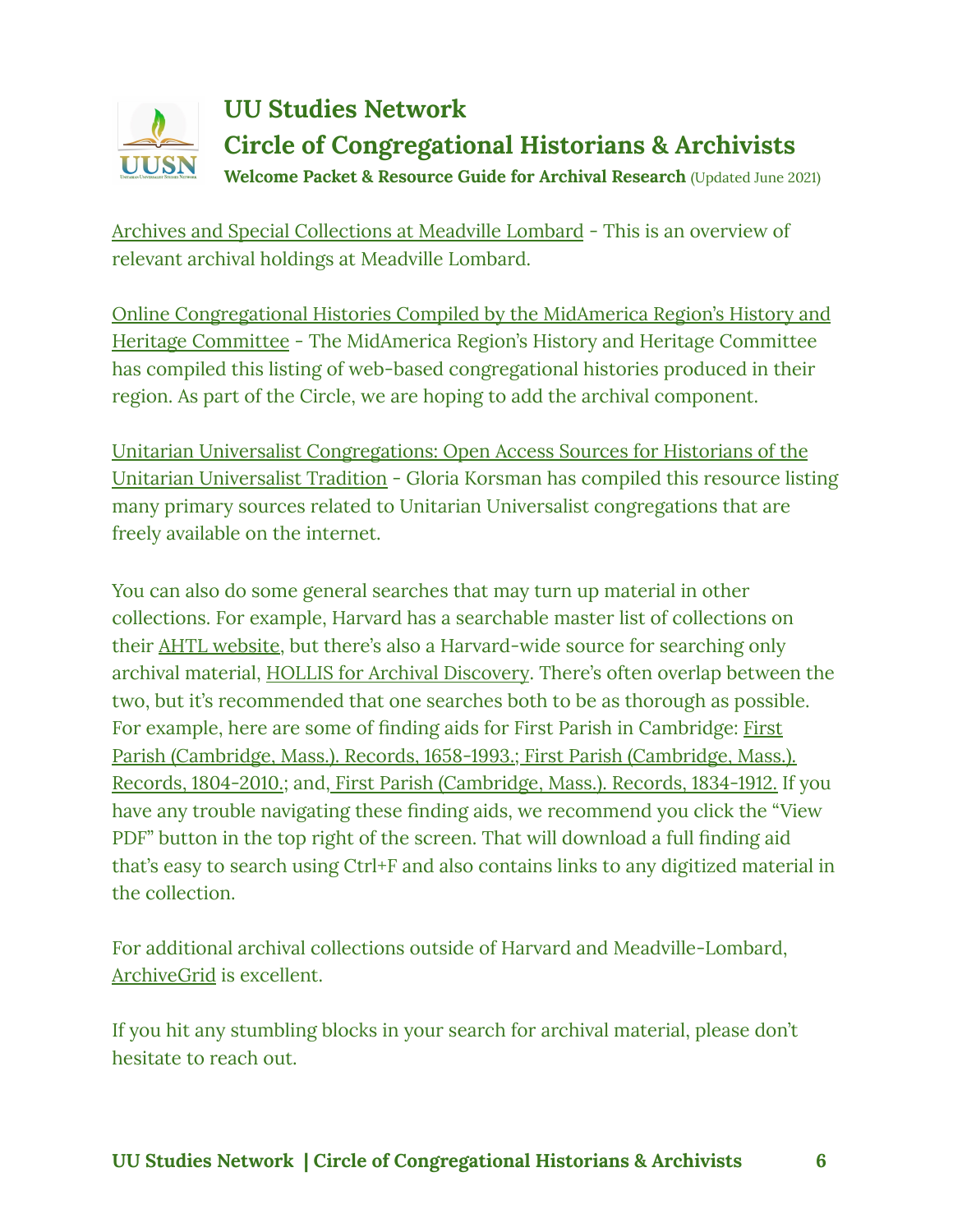### **UU Studies Network Circle of Congregational Historians & Archivists** UUSN **Welcome Packet & Resource Guide for Archival Research** (Updated June 2021)

## **ADDITIONAL INFORMATION ON RESOURCES AT ANDOVER-HARVARD**

As mentioned above, Andover-Harvard Theological Library has a



strong collection of Unitarian Universalist [Congregational](https://library.hds.harvard.edu/faq/unitarian-universalist-congregational-records) Records (free access). (Please note that the first item in the listing, "Unitarian Universalist Congregational Resource Files," contains records of individual congregations maintained by the UUA. The subsequent listings related to records of individual congregations as maintained by the congregations themselves.)

To find information about a congregation's collection at Harvard, be sure to use the [search](https://library.hds.harvard.edu/collections/special-collections/manuscripts-archives) box on this [Manuscripts](https://library.hds.harvard.edu/collections/special-collections/manuscripts-archives) and Archives page (free access) and also HOLLIS for [Archival](https://hollisarchives.lib.harvard.edu/search?reset=true) [Discovery](https://hollisarchives.lib.harvard.edu/search?reset=true) (free access). Why two searches? The library is slowly migrating finding aids from our website to HOLLIS for Archival Discovery. At this point, the transfer is incomplete.

Gloria Korsman, Associate Librarian for Research Services at Andover-Harvard Theological Library and Harvard Divinity School, has compiled this resource listing many primary sources related to Unitarian Universalist congregations that are freely available on the internet: Unitarian Universalist [Congregations:](https://guides.library.harvard.edu/hds/uu-congregations) Open Access Sources for Historians of the Unitarian [Universalist](https://guides.library.harvard.edu/hds/uu-congregations) Tradition (free access). Please feel free to send Gloria links to any additional open access sources you discover while doing this work.

These are other potentially helpful resources available through Harvard's website to Harvard affiliates; they can also be found at many other libraries worldwide:

[WorldCat](https://guides.library.harvard.edu/hds/uu-congregations) (Harvard Login) searches thousands of libraries worldwide. Use the congregation's name(s) in your author and subject searches. There is also a [free](https://www.worldcat.org/) version of [WorldCat.](https://www.worldcat.org/)

Atla Religion [Database](http://nrs.harvard.edu/urn-3:hul.eresource:religind) (Harvard Login) will locate congregational histories published in religious studies journals.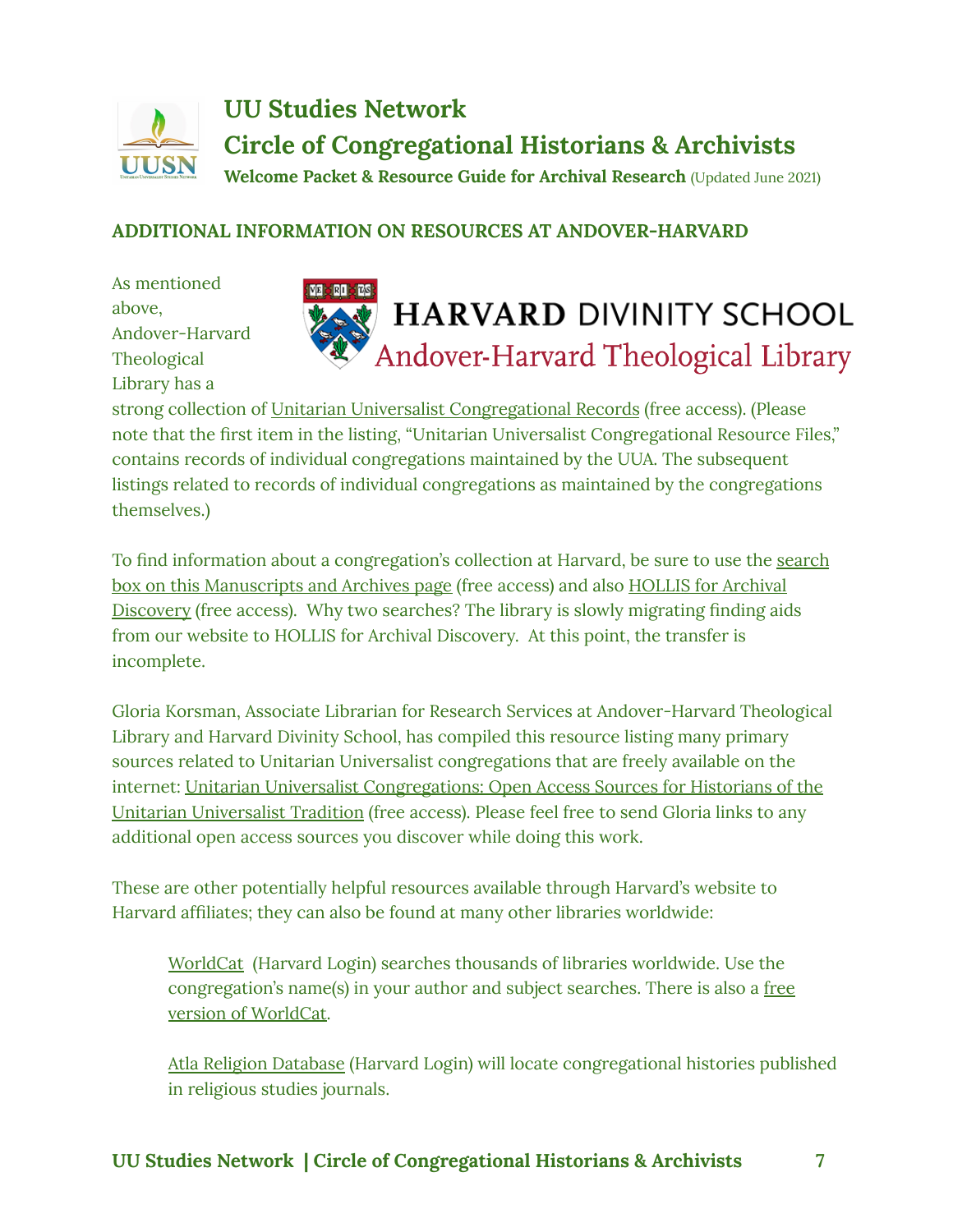

[America:](http://nrs.harvard.edu/urn-3:hul.eresource:amhislif) History and Life (Harvard Login) will locate congregational histories published in historical journals.

ProQuest [Dissertations](http://nrs.harvard.edu/urn-3:hul.eresource:dissabst) & Theses (Harvard Login) is a database of papers written for advanced degrees, mostly Ph.D., but also some D.Min papers. Search here by the congregation's name. If you find a paper that examines that congregation's history, you might cite it in your chart, but also examine the bibliography at the end of the paper. The bibliography may lead you to additional sources.

Concerning newspapers, colleagues at the Harvard Kennedy School created a [very](https://guides.library.harvard.edu/hks/news) useful guide to news [sources](https://guides.library.harvard.edu/hks/news) that the library provides. For current news, use "news aggregators" at the top of the page. For historical news, scroll down the page to find databases. Products like Proquest Historical [Newspapers](http://search.proquest.com.ezp-prod1.hul.harvard.edu/news/advanced?accountid=11311) Online (Harvard Login) will give you a glimpse of how your [congregation](http://search.proquest.com.ezp-prod1.hul.harvard.edu/search/1846303?accountid=11311) showed up in the news over time (Harvard Login).

Use [ArchiveGrid](https://researchworks.oclc.org/archivegrid/) (free access) to find congregational records held in archives, libraries, museums and historical societies beyond Harvard.

Digital Public Library of [America](https://dp.la/) (free access) provides access to digitized materials from libraries, archives, museums, and other cultural institutions across the country. Both Harvard and Meadville Lombard contribute content.

Feel free to email Harvard's Ask a [Librarian](https://asklib.hds.harvard.edu/) for any questions you might have.

### **ADDITIONAL INFORMATION ON RESOURCES AT MEADVILLE LOMBARD**

The Wiggin [Library](https://i-share-mls.primo.exlibrisgroup.com/discovery/search?vid=01CARLI_MLS:Community) at Meadville Lombard exhaustively collects all English language published material related to Unitarians, Universalists, and Unitarian Universalists. In addition, Meadville

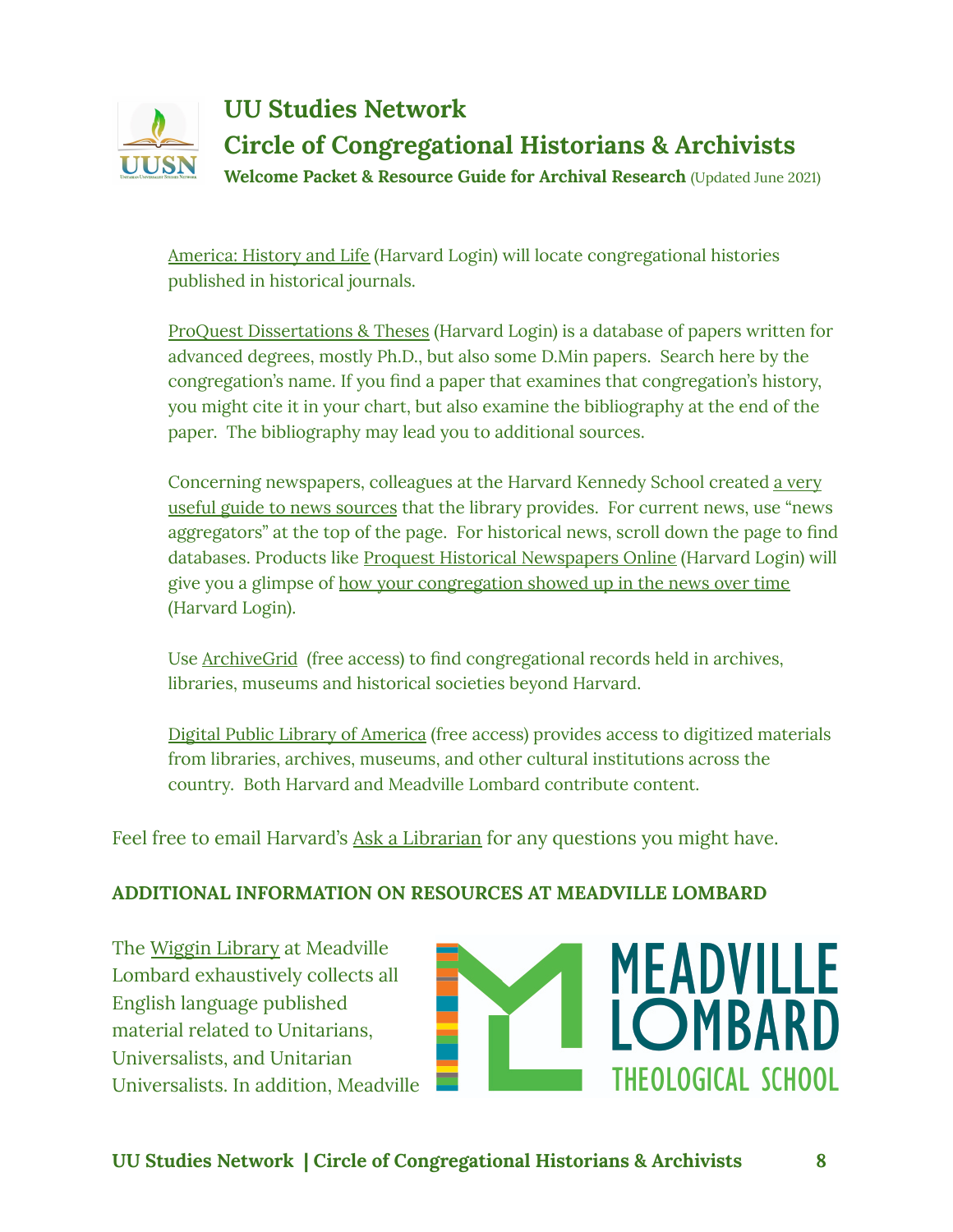#### **UU Studies Network Circle of Congregational Historians & Archivists** UUSN **Welcome Packet & Resource Guide for Archival Research** (Updated June 2021)

Lombard also collects material related to the Radical Reformation and global Unitarianism. Included within Wiggin Library are many published congregational histories and biographies, and memoirs of Unitarian, Universalist, and Unitarian Universalist ministers. All UU's have community library privileges with Meadville Lombard, and we can mail most books directly to patrons anywhere in the United States. To become a patron of the Wiggin Library, simply submit a library [account](https://forms.office.com/Pages/ResponsePage.aspx?id=2ya9-oZFSEmNnTq1alAEXIEyYpLwZ0tChHdpZanfoHtUMlJHM082UjdHNzhJWFBLMVIyT0wxMVBSWC4u) [request](https://forms.office.com/Pages/ResponsePage.aspx?id=2ya9-oZFSEmNnTq1alAEXIEyYpLwZ0tChHdpZanfoHtUMlJHM082UjdHNzhJWFBLMVIyT0wxMVBSWC4u) form.

In addition to published material, Meadville Lombard also holds extensive archival material. The Meadville Lombard Archives and Special [Collections](https://meadville.libguides.com/archives) holds over 400 archival collections, with topics spanning from Puritanism to Paganism. Meadville's archives have primary emphases in liberal religion in the west, twentieth-century Unitarian Universalism, and communities underserved and excluded from traditional archives. The most popular archival collection held at Meadville Lombard is the UUA [Congregational](https://meadville.libguides.com/archives/congregationalrecords) Records. The UUA Congregational Records contain a file about every single UUA congregation that existed during the twentieth century. Most files contain dozens of pages, with some larger congregational files numbering hundreds of pages. Documents within these files include field reports from regions, districts, and the national office; congregational histories; photographs; correspondence between the congregation and the UUA; paperwork filed to the UUA; sermons and orders of service; and other printed ephemera.

In addition to physical archives, Meadville Lombard has a growing collection of digitized archival [materials](https://meadville.libguides.com/archives/digital). Drawing mainly from the Meadville Lombard Special Collections, over 40,000+ pages of material has been digitized and described by archivists at Meadville Lombard Theological School. This material is freely accessible and full-text searchable.

To assist researchers, Meadville Lombard has created a specific guide dedicated to researching Unitarian, [Universalist,](https://meadville.libguides.com/uu_research) and Unitarian Universalist Individuals and [Congregations.](https://meadville.libguides.com/uu_research) While some resources are only available to current students and